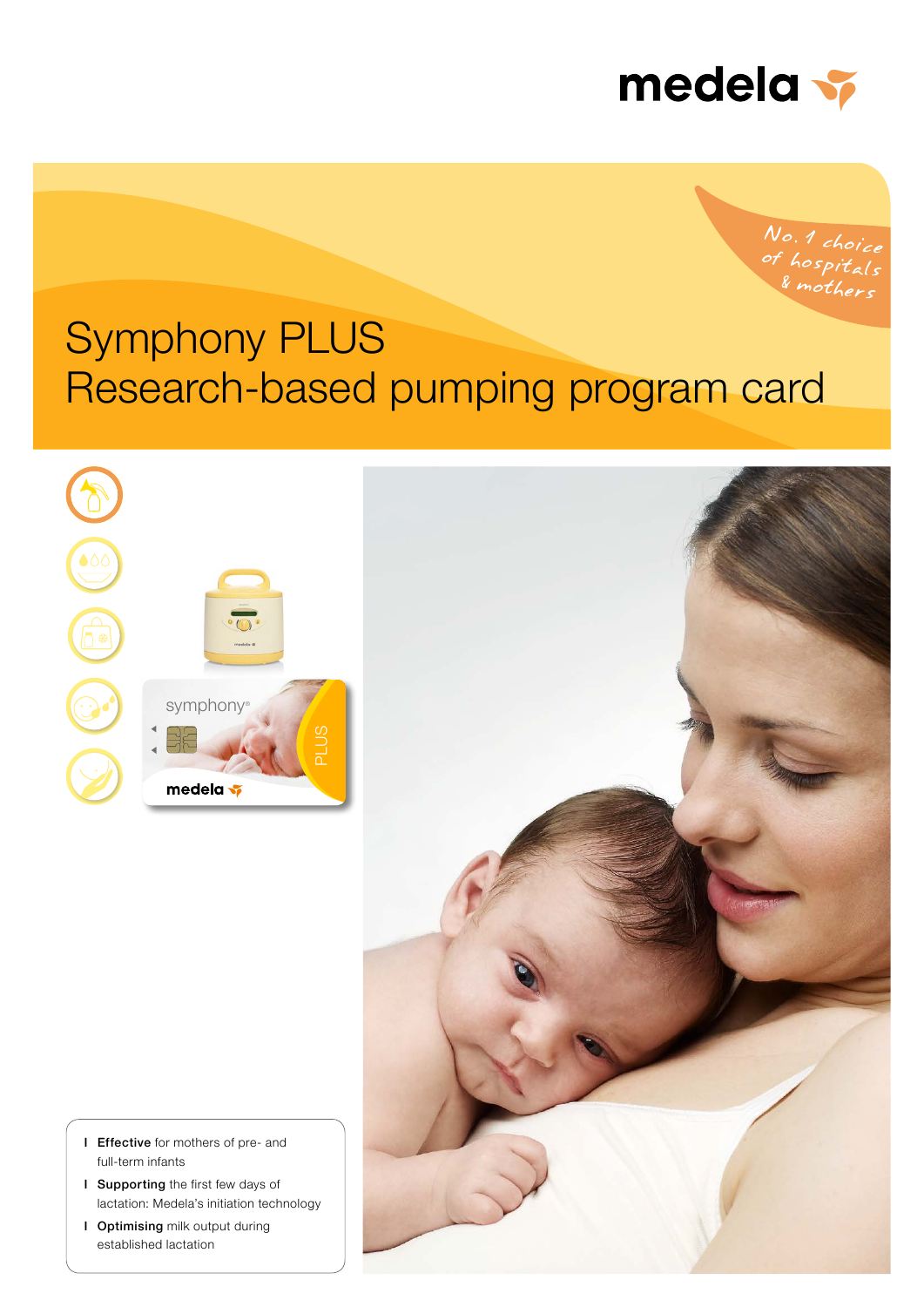# Symphony PLUS – designed to mimic the natural sucking pattern of a term born infant

The Symphony PLUS program card contains two different programs for the Symphony breast pump. These research-based programs were developed specifically to support mothers throughout their lactation journey: to initiate, build and maintain adequate milk production 1–7.

Mothers experience the same lactation processes whether delivering at term or prematurely 8-10. Secretory differentiation (lactogenesis I) describes the development of the breast tissue in which the milk-producing cells are created (primarily during pregnancy<sup>11</sup>). Secretory activation (lactogenesis II or milk 'coming in') represents their activation or 'turning on' and the initiation of milk production (usually within 72 hrs of birth <sup>12, 13</sup>). The milk production journey can therefore be described as a continuum of four phases: developing the breast tissue (develop phase), initiating milk production (initiate phase), building milk production (build phase) and finally, maintaining milk production (maintain phase).

As a mother's milk production proceeds through this continuum, infant feeding behavior develops accordingly 14–19. In the early post-birth period, little milk is available to the infant<sup>20</sup>. The infant's sucking behaviour in the first few days after birth is therefore more



irregular, with alternating bursts of sucking and rest periods. As milk production increases, the infant begins to stimulate the milk flow with more rapid sucking, switching to a slower nutritive sucking once the milk begins to flow  $21, 22$ .

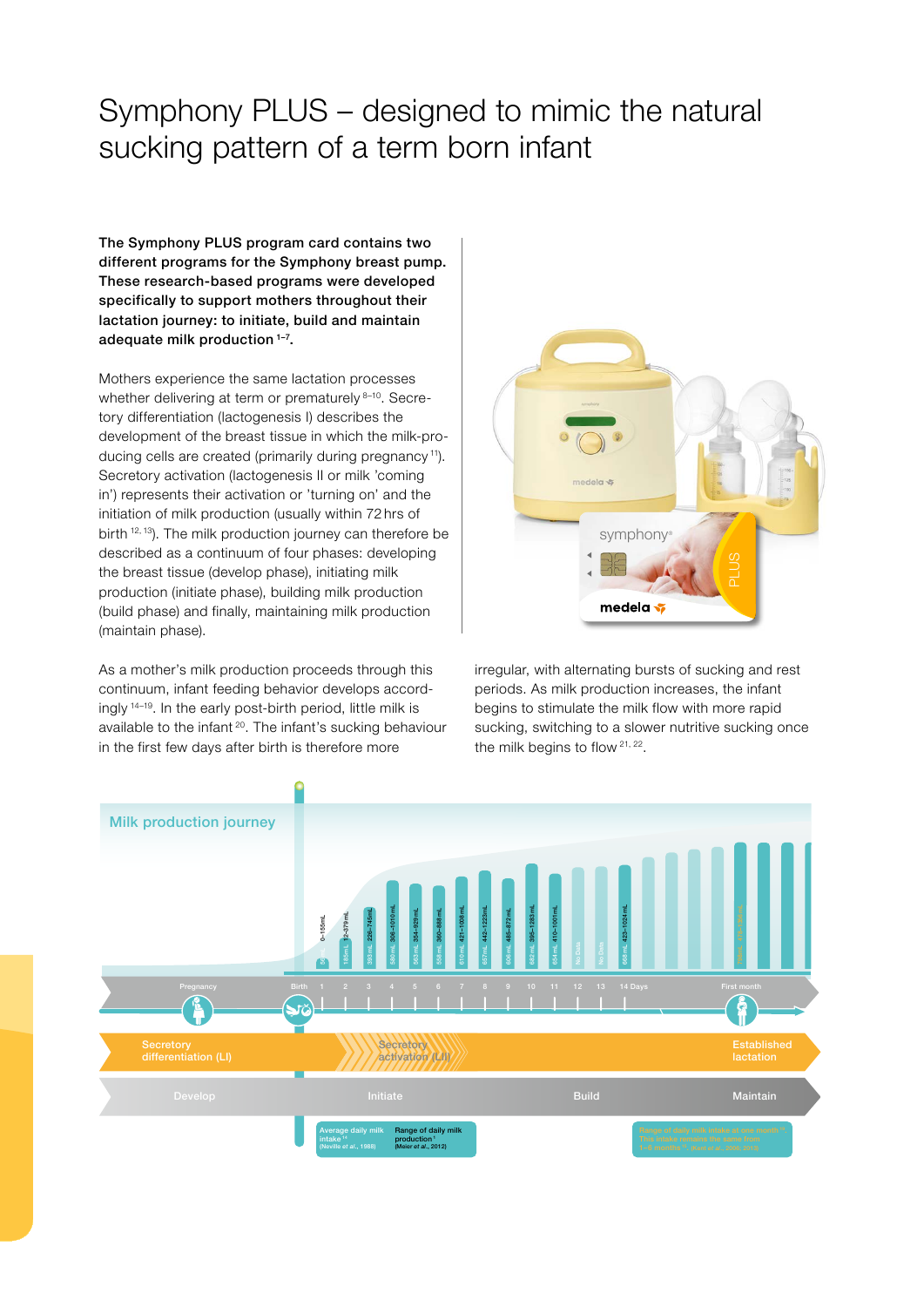



## Supporting the first few days of lactation: the INITIATE program with Medela's initiation technology

The INITIATE program mimics the irregular and more rapid sucking and

pausing pattern of a term born infant during the first few days of lactation.

This program is intended for use in the first few days after birth before secretory activation to support pump-dependent mothers to initiate milk production<sup>1,2</sup>.

#### The INITIATE program

- I Contains Medela's initiation technology with a mixture of stimulation phases, an expression phase and a pause phase.
- I Has a fixed duration of 15 minutes.
- I Is intended for use by pump-dependent mothers until secretory activation has occurred (pumping 20 mL or more in total in each of three consecutive pumping sessions OR for a maximum of 5 days).



### Mimicking nature to optimise milk output: the MAINTAIN program with 2-Phase Expression technology

The MAINTAIN program is based on the 2-Phase sucking pattern of a term born

infant during established lactation. r

This program is designed to optimise milk output after secretory activation to support all mothers to build and maintain lactation 3–7.

#### The MAINTAIN program

- I Contains Medela's 2-Phase Expression technology with a higher-frequency stimulation phase (120 cpm) to stimulate milk flow, followed by a slower expression phase (~60 cpm) to express the milk.  $\ddot{\epsilon}$
- I Can be used by all mothers to help build and maintain their milk production<sup>1-7</sup>.

#### Product benefits

- $\sigma$  The Symphony breast pump with its researchbased programs has been developed specifically to support mothers throughout their lactation journey: to initiate, build and maintain adequate milk production 1–7.
- $\sigma$  The Symphony PLUS program card is the standard software delivered with the Symphony breast pump.
- $\sigma$  This card is available separately, thus offering a unique upgrade functionality allowing adaptation to new research findings by simply changing the card.

#### Studies have demonstrated that

- I The Symphony PLUS program card is effective for mothers of pre- and full-term infants <sup>1-7</sup>.
- I It supports mothers to initiate, build and maintain adequate milk production 1–7.
- I Its use helps mothers express enough milk<sup> $1$ </sup> to support a diet made up exclusively of human milk for their infant.
- I Mothers using the INITIATE program followed by the MAINTAIN program achieved significantly higher daily milk volumes over the first two weeks<sup>1</sup>.
- I In addition, the INITIATE program followed by the MAINTAIN program is more efficient than the MAINTAIN program alone<sup>1</sup>.